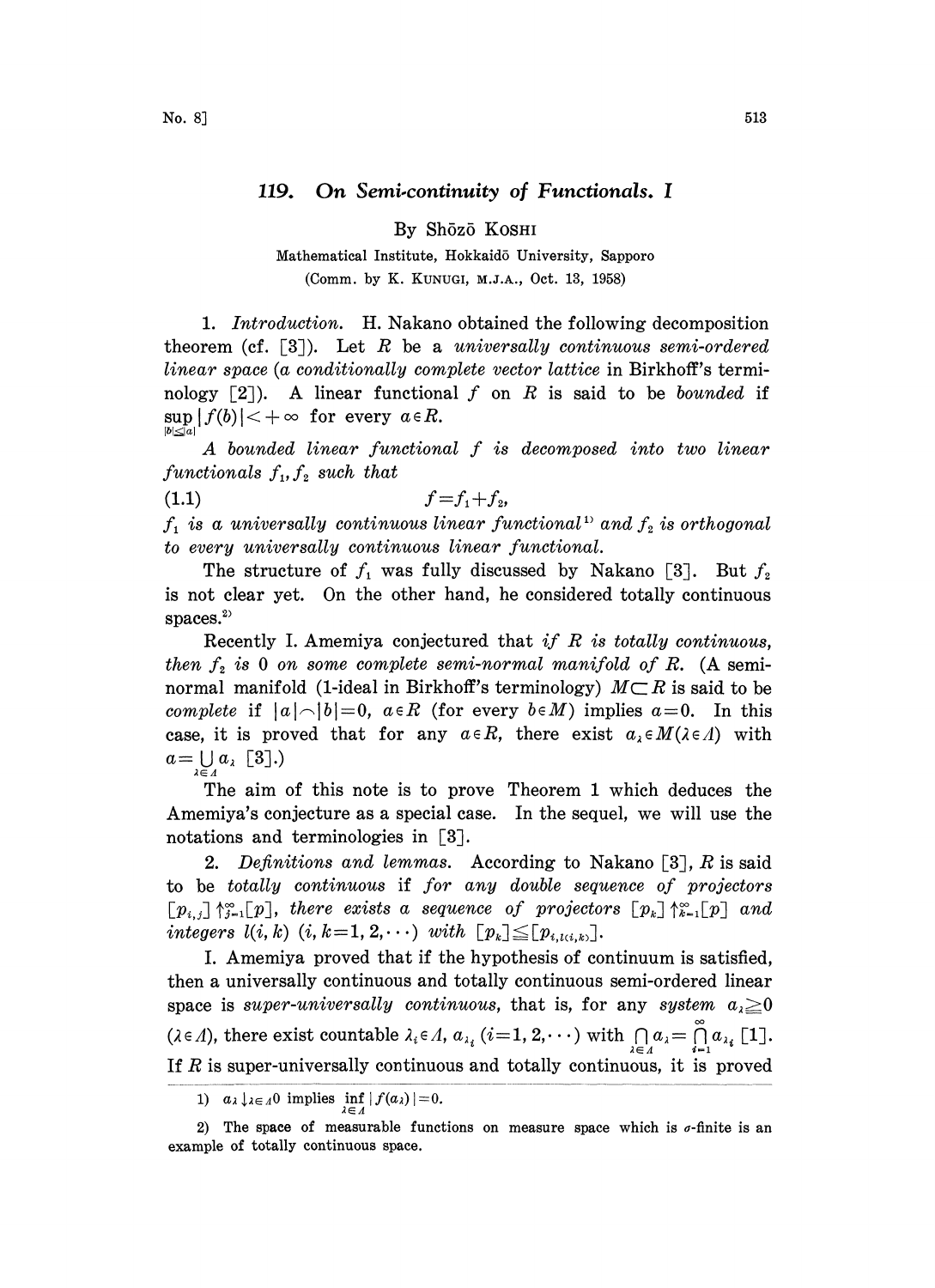that, 1st category set in the proper space  $\in$  of R is always nowhere dense, i.e. countable meet of open dense sets contains an open dense set in  $\in$  (cf. [3]).

We suppose that any functional in this paper is finite real-valued. A functional  $m$  on  $R$  is said to be *monotone* if

(2.1)  $a, b \in R$ ,  $|a| \leq |b|$  implies  $m(a) \leq m(b)$ .

We shall use the notation  $a_{\lambda} \uparrow_{\lambda \in \Lambda} a$  (or  $a_{\lambda} \downarrow_{\lambda \in \Lambda} a$ ) to mean  $a = \bigcup a_{\lambda}$ (or  $a=\bigcap_{\lambda\in\Lambda}a_{\lambda}$ ) and for all  $\lambda_1,\lambda_2\in\Lambda$  there exists  $\lambda\in\Lambda$  with  $a_{\lambda}\geq a_{\lambda_1}\setminus a_{\lambda_2}$ (or  $a_{\lambda} \leq a_{\lambda_1} \cap a_{\lambda_2}$ ).

A monotone functional m is said to be semi-continuous if (2.2)  $0 \leq a_{\lambda} \uparrow_{\lambda \in \Lambda} a$  implies  $m(a) = \sup_{\lambda \in \Lambda} m(a_{\lambda}).$ 

m is said to be additive if

(2.3)  $a \neg b=0$  implies  $m(a+b)=m(a)+m(b)$ .

m is said to be *coefficient-continuous* if

(2.4) for any sequence of numbers  $0 \leq \lambda_i \uparrow_{i=1}^{\infty} \lambda_i$  and for any  $a \in R$ , we have

$$
m(\lambda a) = \sup m(\lambda_i a).
$$

It is clear that (2.2) implies (2.4).

Lemma 1. A monotone and coefficient-continuous functional m on <sup>a</sup> universally continuous semi-ordered linear space R is semicontinuous if and only if, for any  $0 \leq p \in R$ ,  $[p_1] \uparrow_{\lambda \in A} [p]$  implies

$$
m(p) = \sup_{\lambda \in \Lambda} m(\lfloor p_{\lambda} \rfloor p).
$$

*Proof.* We shall only prove the sufficiency. Let  $0 \leq a_i$ Putting  $(a_i-(1-\varepsilon)a)^+=p_i$  ( $\varepsilon>0$ ), we have (2.5)  $a_{\lambda} \geq [p_{\lambda}] a_{\lambda} \geq (1-\varepsilon) [p_{\lambda}] a.$ 

Since  $p_{\lambda} \uparrow_{\lambda \in \Lambda} \varepsilon a$ , we have

(2.6)  $\left[p_{\lambda}\right] \uparrow_{\lambda \in \Lambda} \left[a\right].$ Because  $m$  is monotone, by  $(2.5)$  and  $(2.6)$ , we have  $\sup m(a_\lambda) \geq m((1-\varepsilon)a)$ .

 $\lambda \in \overline{\Lambda}$ Since  $m$  is coefficient-continuous, we have  $\sup_{\lambda \in \Lambda} m(a_{\lambda}) = m(a).$ 

Remark. In the above lemma, if  $m$  is furthermore an additive functional, we can replace the statement " $[p_{\lambda}] \uparrow_{\lambda \in \Lambda} [p]$  implies  $m(p)$  $=\sup_{\lambda\in\Lambda}m(\lfloor p_{\lambda}\rfloor p)$ " by " $\lfloor p_{\lambda}\rfloor\downarrow_{\lambda\in\Lambda}0$  implies  $\inf_{\lambda\in\Lambda}m(\lfloor p_{\lambda}\rfloor p)=0$ ".

Lemma 2. If R is super-universally continuous, <sup>a</sup> monotone functional m on R is semi-continuous if and only if for any  $0 \leq p \in R$ ,  $[p_i] \uparrow_{i=1}^{\infty} [p]$  implies  $m(p) = \sup m(\lfloor p_i \rfloor p)$ .

Proof of this lemma is clear from Lemma 1.

3. Theorem 1. Let R be super-universally continuous and totally continuous, and let m be <sup>a</sup> functional on R which is additive, mono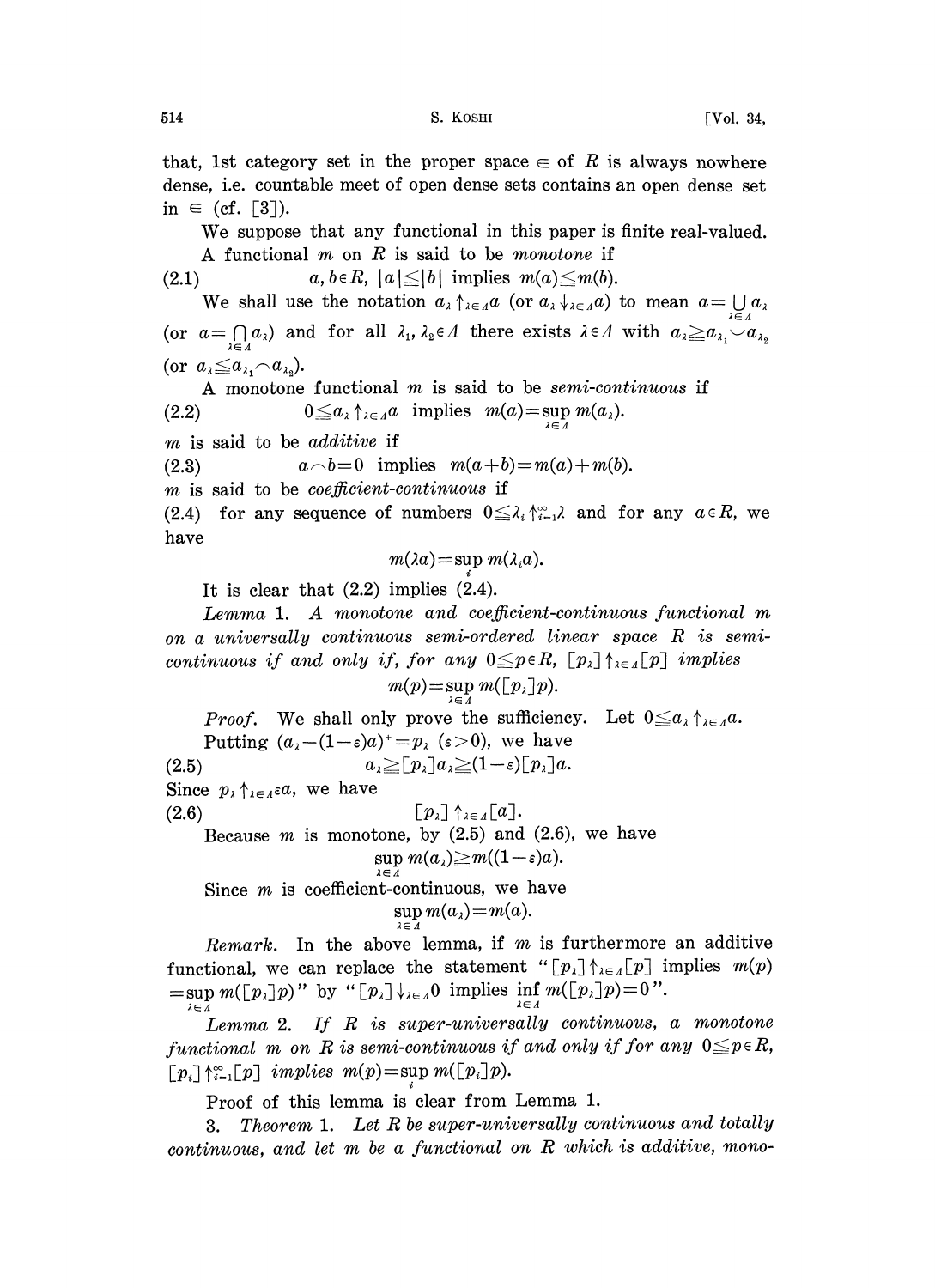tone, and coefficient-continuous. Then m is semi-continuous on some complete semi-normal manifold of R.

*Proof.* For any  $a \in R$ , we put

 $B_{a} = \{b : |b| \leq \lambda_{b} |a| \text{ for some } \lambda_{b} > 0\}.$ 

When m is semi-continuous on  $B_a$ , we call a a semi-continuous element by  $m$ . The totality of semi-continuous elements is denoted by  $R_s$ .

(1) If  $a, b \in R_s$ , then  $a+b$ ,  $\lambda a \in R_s$ .

(2) If  $|a| \geq |b|$ ,  $a \in R_s$ ,  $b \in R_s$ , then  $b \in R_s$ .

 $(3)$  m is semi-continuous on  $R_s$ .

(2) and (3) are clear, therefore we shall only prove (1).

For any number  $\lambda \neq 0$ , we have  $B_{\lambda a} = B_a$ , and so if a is a semicontinuous element by  $m$ , then  $\lambda a$  is semi-continuous element for all numbers  $\lambda$ .

Let c be an element such that

 $B_{a+b} \ni c \geq 0$ ,  $[c_{\lambda}] \uparrow_{\lambda \in A} [c]$  where  $c_{\lambda} \in B_{a+b}(\lambda \in \Lambda)$ .

Whithout loss of generality, we can suppose  $a\geq 0$ ,  $b\geq 0$  and  $a+b$  $\geq c \geq 0$ . We put  $c_1 = [(a-b)^+]c$  and  $c_2 = c - [(a-b)^+]c$ .

Since 
$$
[(a-b)^+]a \geq [(a-b)^+]b
$$
  
\nand  
\n $a - [(a-b)^+]a \leq b - [(a-b)^+]b$   
\nimply  
\n $[(a-b)^+]c \leq [(a-b)^+](a+b) \leq [(a-b)^+]2a \leq 2a$   
\nand  
\n $c - [(a-b)^+]c \leq a+b-[(a-b)^+](a+b) \leq 2(b-[(a-b)^+]b) \leq 2b$   
\nrespectively,

we see thus;

 $0 \leq c_1 \leq 2a$  and  $0 \leq c_2 \leq 2b$ ,  $c_1+c_2=c$  and  $c_1\widehat{\phantom{\alpha}} c_2=0$ ,

therefore,  $c_1 \in B_a$  and  $c_2 \in B_b$ .

Since *m* is semi-continuous on  $B_a$  and  $B_b$ , and additive on R, we see that

$$
m(c) \geq \sup_{\lambda \in \Lambda} m(\lfloor c_{\lambda} \rfloor c) = \sup_{\lambda \in \Lambda} (m(\lfloor c_{\lambda} \rfloor c_{1}) + m(\lfloor c_{\lambda} \rfloor c_{2})) \\ = \sup_{\lambda \in \Lambda} m(\lfloor c_{\lambda} \rfloor c_{1}) + \sup_{\lambda \in \Lambda} m(\lfloor c_{\lambda} \rfloor c_{2}) = m(c_{1}) + m(c_{2}) = m(c).
$$

By Lemma 1, m is semi-continuous on  $B_{a+b}$ , this proves the first part of (1).

(1), (2), (3) show that  $R_s$  is a semi-normal manifold of R.

We shall show that  $R_s$  is complete in R. For this purpose, we shall prove that, for any  $a>0$ ,  $a\in R$  there exists an element b with  $a\geq b>0, b\in R_{s}.$ 

For a positive number  $\varepsilon > 0$ , if we can find a sequence of pro-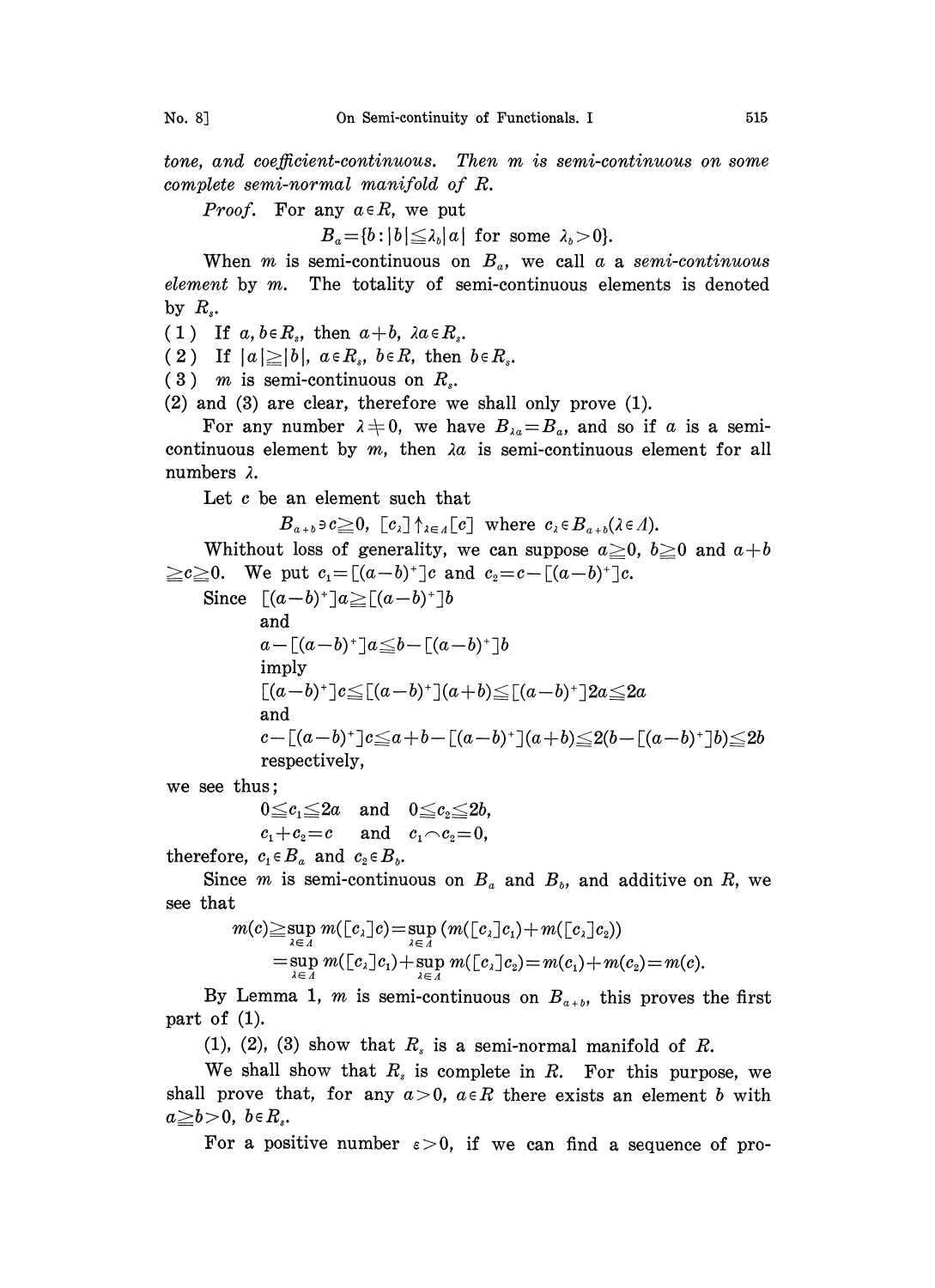jectors  $[a] \geq [p_i]$   $(i=1, 2,...)$  with  $[p_i] \downarrow_{i=1}^{\infty} 0$ , and inf  $m([p_i]a) \geq \varepsilon$ , then  $A_1=U_{[a_1]}-\bigcap U_{[p_i]}$  is open dense in  $U_{[a_1]}$ , because  $U_{[p_i]}$  are open and closed. Furthermore, if we can find a sequence of projectors  $[a] \geq$  $[q_i] \downarrow_{i=1}^{\infty} 0 \ (i=1, 2, \cdots)$  with

$$
U_{[a_i]} \subset A_1 \ \ (i=1, 2, \cdots), \quad \text{and} \quad \inf_i m([a_i]a) \geq \varepsilon,
$$

then we see easily that  $A_2 = A_1 - \bigcap_{i} U_{\lceil a_i \rceil}$  is open dense in  $U_{\lceil a_i \rceil}$ .

Since  $U_{[p_i]}$ ,  $U_{[q_i]}$   $(i, j=1, 2, \dots)$  are compact, we can find  $[p_{i_0}]$  and  $[q_{i_0}]$  such that

$$
U_{\mathfrak{[}p_{i_0}\mathfrak{]}}\!\curvearrowright\! U_{\mathfrak{[}q_{j_0}\mathfrak{]}}\!=\!\phi,
$$

but this is equivalent to

$$
\textcolor{black}{\textcolor{black}{\big[} p_{i_0} \textcolor{black}{\big]} \! \curvearrowright \textcolor{black}{\textcolor{black}{\big[} q_{j_0} \textcolor{black}{\big]}} \! = \! 0.
$$

If we proceed with this method, and we can find mutually orthogonal projectors  $[a] \geq [p']$   $(i=1, 2, \dots, n)$  with

( 4 )  $m(\lceil p'_i \rceil a) \geq \varepsilon \quad (i=1, 2, \dots, n),$ then

$$
m(a) \geq m((\lfloor p'_1 \rfloor + \cdots + \lfloor p'_n \rfloor)a) = \sum_{i=1}^n m(\lfloor p'_i \rfloor a) \geq n\varepsilon.
$$

Because  $m(a)$   $<$   $+\infty$ , we can not find infinite numbers of mutually orthogonal projectors satisfying  $(4)$ , i.e. we find finite numbers of open dense sets  $A_1, A_2, \dots, A_n \subset U_{[a]}$  such that

 $\bigcap_{i=1}^n A_i \bigcup U_{\lceil p_j \rceil}, \lceil p_j \rceil \downarrow 0$  implies  $\inf_j m(\lceil p_j \rceil a) \leq \varepsilon.$ 

For any  $k$  ( $k=1, 2, \dots$ ), we can find, therefore, an open dense set  $B_k \subset U_{[a]}$  such that

$$
B_{\imath}\mathop{\supset}_{U_{\llbracket \nu_i\rrbracket}}(i\!=\!1,2,\cdots) \ \text{ and }\ [\,p_{\imath}]\,\mathop{\downarrow}\nolimits_i 0\ \text{ imply }\quad \!\!\inf_i m([\,p_{\imath}\,]\!)a)\!\leq\!\frac{1}{k}.
$$

Because  $R$  is super-universally and totally continuous, we find an open dense set  $B'$  in  $U_{a_1}$  with  $B' \subset \bigcap_{k=1}^{\infty} B_k$ .

For any  $[p_i]$   $(i=1, 2, \dots)$  such that  $B' \supset U_{[p_i]}$ ,  $[p_i] \downarrow_{i=1}^{\infty} 0$ , we have inf  $m(\lfloor p_i\rfloor a)=0$ .

By the same method, for any  $n=2,\dots$ , we can find an open dense set  $B'_n$  in  $U_{[a]}$  such that

 $B'_n \supset U_{[p_i]}$  and  $[p_i] \downarrow_{i=1}^{\infty} 0$  imply inf  $m(n[p_i]a)=0$ .

Because R is super-universally and totally continuous,  $\bigcap B'_n$  contains an open dense set B in  $U_{[a]}$ ; therefore we can find a projector  $[b'] \neq 0$  with  $U_{[b']}\subset B$ . Let  $[p_i]\downarrow_{i=1}^{\infty}0$ , then  $\inf m(n[p_i][b']a) = 0$ . Hence, putting  $b = [b']a$ , we see easily  $0 < b \leq a$  and  $\dot{b} \in R_s$  by the remark of Lemma 1 and Lemma 2. Hence,  $R_s$  is a complete semi-normal manifold of  $R$ . From the definition of  $R_s$ , it is clear that  $m$  is semicontinuous on  $R_s$ . This proves the theorem.